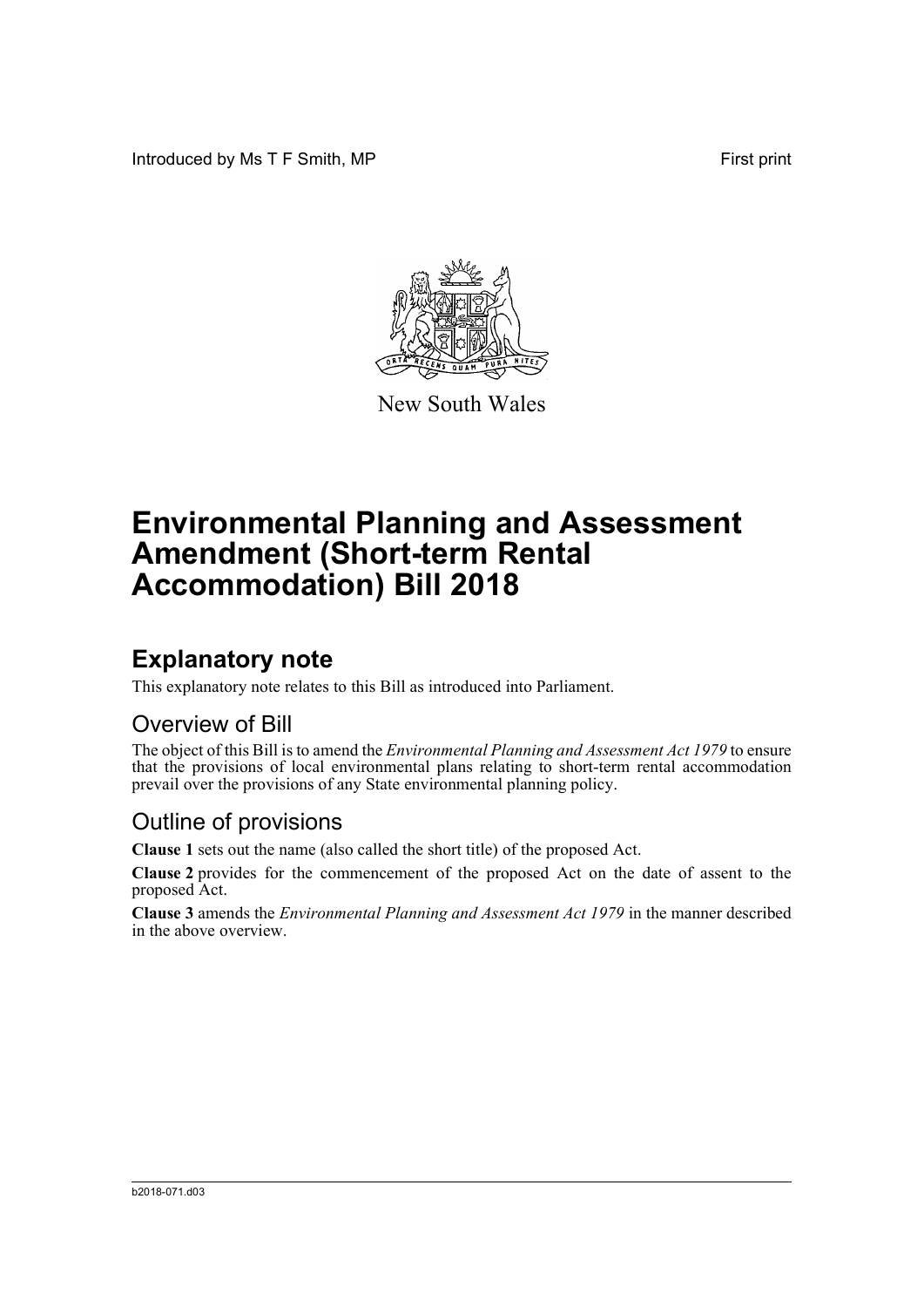Introduced by Ms T F Smith, MP First print



New South Wales

# **Environmental Planning and Assessment Amendment (Short-term Rental Accommodation) Bill 2018**

### **Contents**

|   |                                                                       | Page |
|---|-----------------------------------------------------------------------|------|
|   | Name of Act                                                           |      |
|   | Commencement                                                          |      |
| 3 | Amendment of Environmental Planning and Assessment Act 1979 No<br>203 |      |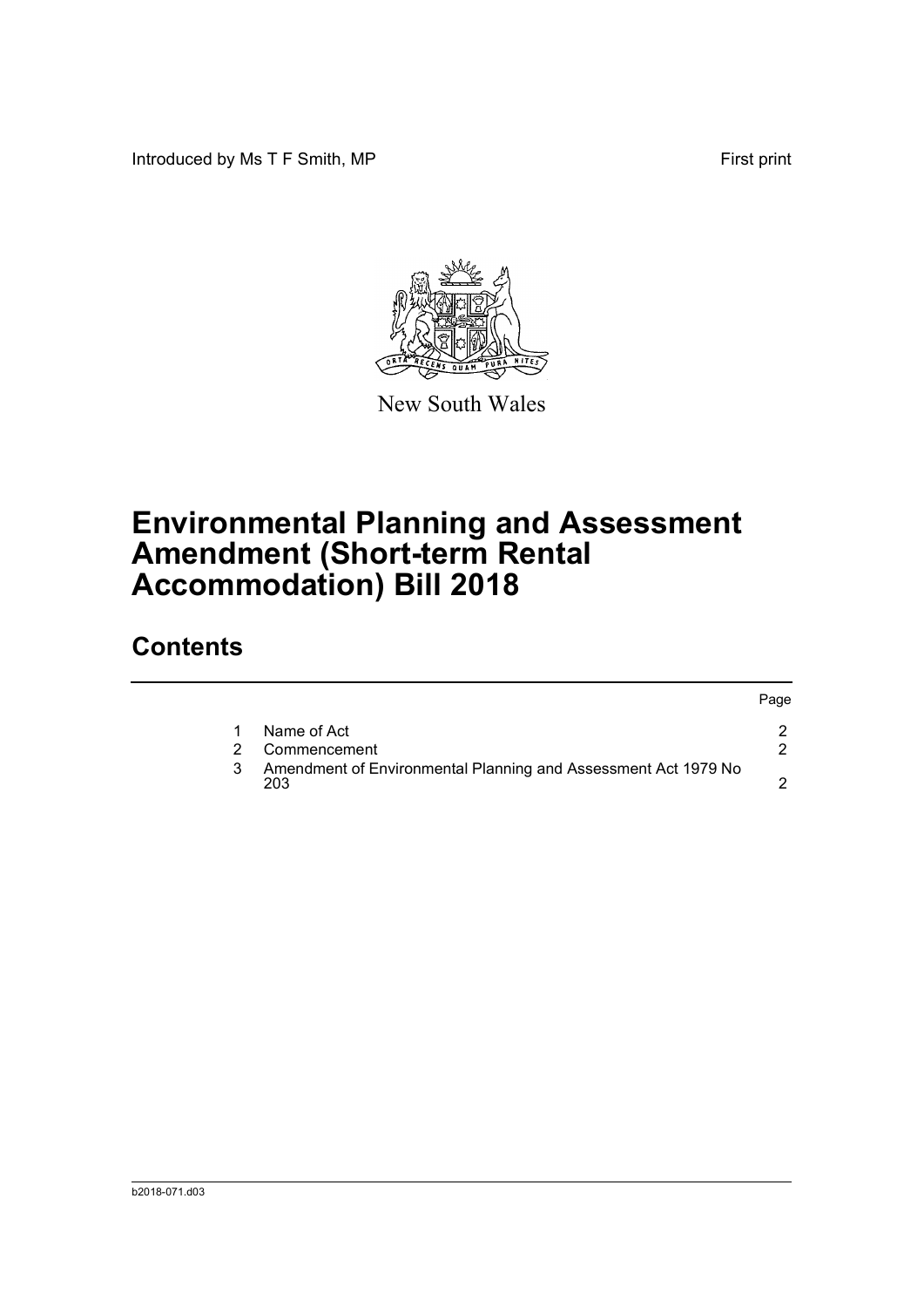

New South Wales

## **Environmental Planning and Assessment Amendment (Short-term Rental Accommodation) Bill 2018**

No , 2018

#### **A Bill for**

An Act to amend the *Environmental Planning and Assessment Act 1979* to ensure that the provisions of local environmental plans relating to short-term rental accommodation prevail over the provisions of any State environmental planning policy.